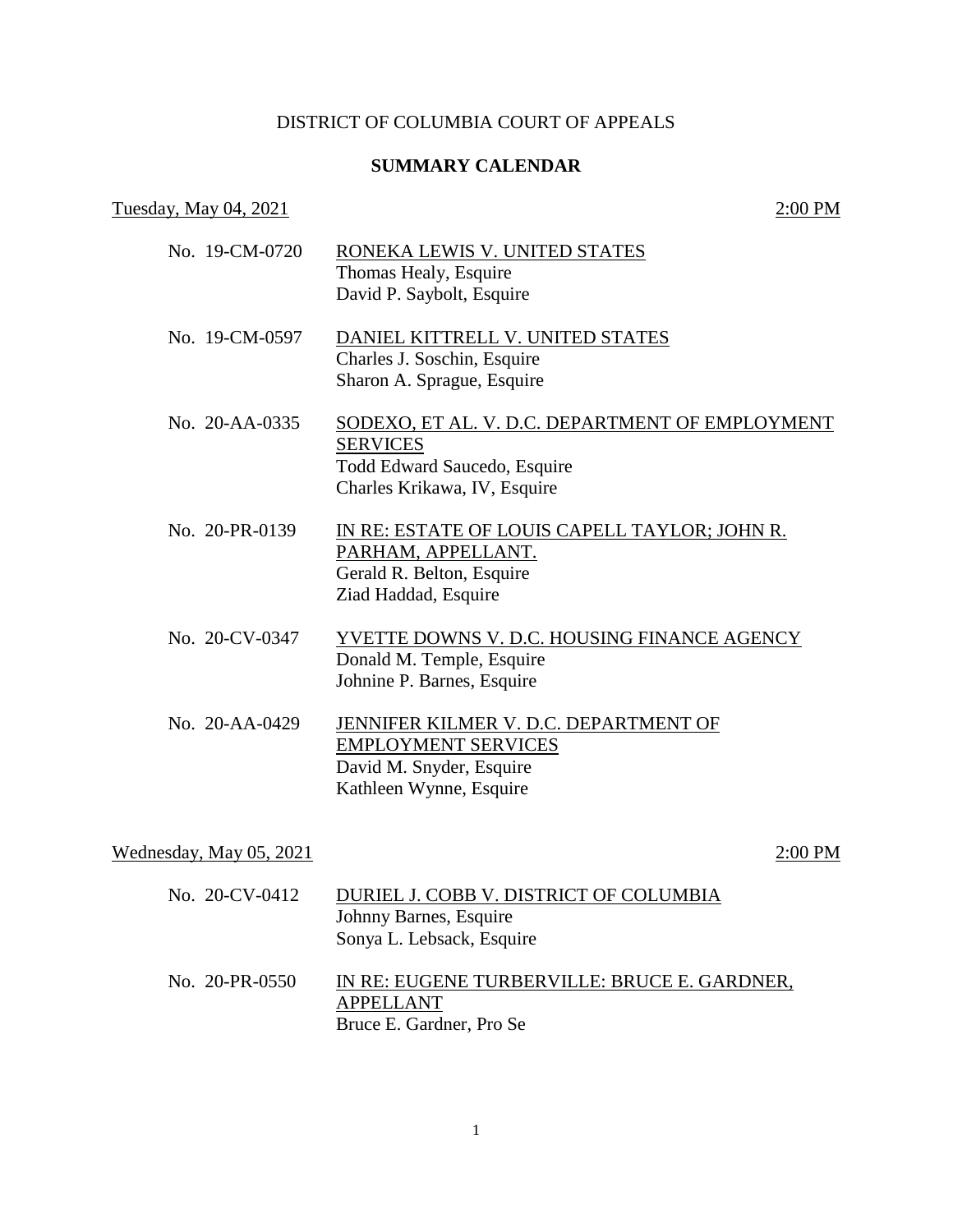| No. 19-CV-0275        | ROBERT JOHNSON V. D.C. OFFICE OF EMPLOYEE<br>APPEALS, ET AL,<br>Frederic W. Schwartz, Jr., Esquire<br>Andrew Delaplane, Esquire        |
|-----------------------|----------------------------------------------------------------------------------------------------------------------------------------|
| $\rm{No.}$ 20-AA-0332 | SIDNICE HUGHES-TURNER V. D.C. DEPARTMENT OF<br><b>EMPLOYMENT SERVICES</b><br>Matthew J. Peffer, Esquire<br>Robin E. Hauptmann, Esquire |
| No. $20 - A A - 0263$ | OSCAR A. CAMPOS V. D.C. DEPARTMENT OF<br><b>EMPLOYMENT SERVICES</b><br>Krista N. DeSmyter, Esquire<br>Jonathan M. Marlin, Esquire      |
| No. 19-AA-1213        | RICHARD A. WALSH, JR. V. D.C. DEPARTMENT OF<br><b>EMPLOYMENT SERVICES</b><br>Matthew J. Peffer, Esquire                                |

# Angela G. Kozlowski, Esquire

# Friday, May 21, 2021 2:00 PM

| No. 19-CV-0893                   | LAQUETTA A. HARLEY V. WASHINGTON<br>METROPOLITAN POLICE DEPARTMENT, ET AL.<br>Laquetta A. Harley, Pro Se<br>James C. McKay, Jr., Esquire |
|----------------------------------|------------------------------------------------------------------------------------------------------------------------------------------|
| No. 20-CM-0275                   | ERMIAS B. KELATI V. UNITED STATES<br>Richard P. Goldberg, Esquire<br>Steven B. Snyder, Esquire                                           |
| No. 19-CO-1067<br>No. 19-CO-1068 | <b>ERNEST PEE V. UNITED STATES</b><br>ERNEST PEE V. UNITED STATES<br>Nancy E. Allen, Esquire<br>Katherine M. Kelly, Esquire              |

- No. 17-CO-1153 DEANDRE SHAHEED V. UNITED STATES Anna B. Scanlon, Esquire Anne Y. Park, Esquire
- No. 20-CM-0164 GEORGE CALVIN HUNTER V. UNITED STATES Michelle L. Lockard, Esquire Katherine M. Kelly, Esquire